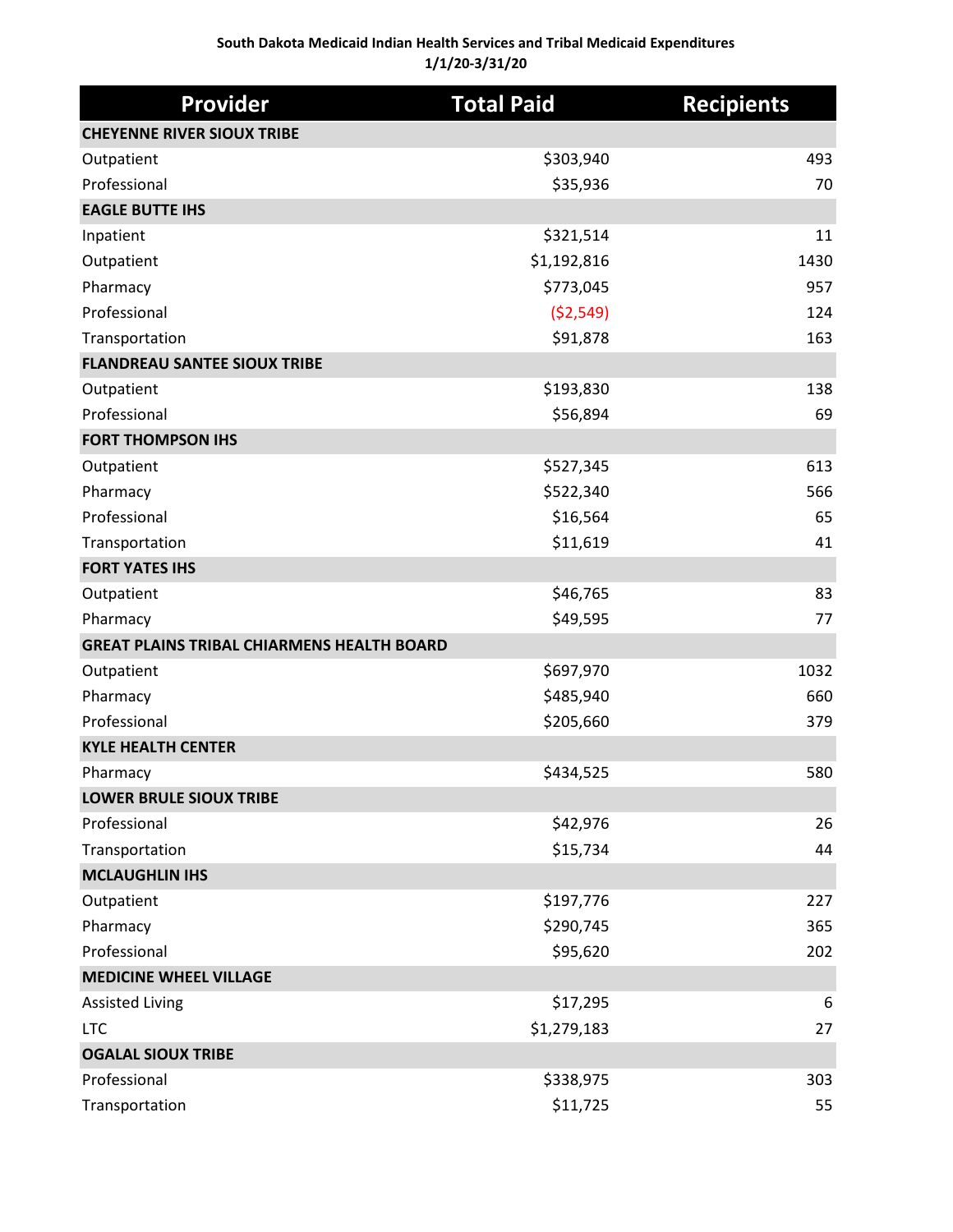#### **South Dakota Medicaid Indian Health Services and Tribal Medicaid Expenditures 1/1/20-3/31/20**

| Provider                          | <b>Total Paid</b> | <b>Recipients</b> |
|-----------------------------------|-------------------|-------------------|
| <b>LOWER BRULE IHS</b>            |                   |                   |
| Outpatient                        | \$207,025         | 241               |
| Pharmacy                          | \$275,275         | 323               |
| Professional                      | \$285             | 12                |
| <b>PINE RIDGE IHS</b>             |                   |                   |
| Outpatient                        | \$2,481,115       | 2769              |
| Pharmacy                          | \$1,841,840       | 2093              |
| Professional                      | \$67,129          | 274               |
| <b>RAPID CITY IHS</b>             |                   |                   |
| Outpatient                        | \$163,800         | 223               |
| Pharmacy                          | \$209,300         | 222               |
| Professional                      | \$33,152          | 129               |
| <b>ROSEBUD HEALTH CARE SYSTEM</b> |                   |                   |
| <b>LTC</b>                        | \$961,966         | 39                |
| <b>ROSEBUD IHS</b>                |                   |                   |
| Inpatient                         | \$297,488         | 33                |
| Outpatient                        | \$1,691,687       | 1975              |
| Pharmacy                          | \$1,108,835       | 1479              |
| Professional                      | \$150,605         | 312               |
| <b>ROSEBUD SIOUX TRIBE</b>        |                   |                   |
| Transportation                    | \$213,864         | 538               |
| <b>WAGNER IHS</b>                 |                   |                   |
| Outpatient                        | \$541,905         | 565               |
| Pharmacy                          | \$413,595         | 500               |
| Professional                      | \$23,205          | 45                |
| Transportation                    | \$9,628           | 59                |
| <b>WANBLEE IHS</b>                |                   |                   |
| Outpatient                        | \$208,390         | 287               |
| Pharmacy                          | \$208,845         | 246               |
| Professional                      | \$1,375           | 24                |
| <b>WOODROW WILSON KEEBLE IHS</b>  |                   |                   |
| Outpatient                        | \$336,910         | 442               |
| Pharmacy                          | \$338,065         | 403               |
| Professional                      | \$111,896         | 246               |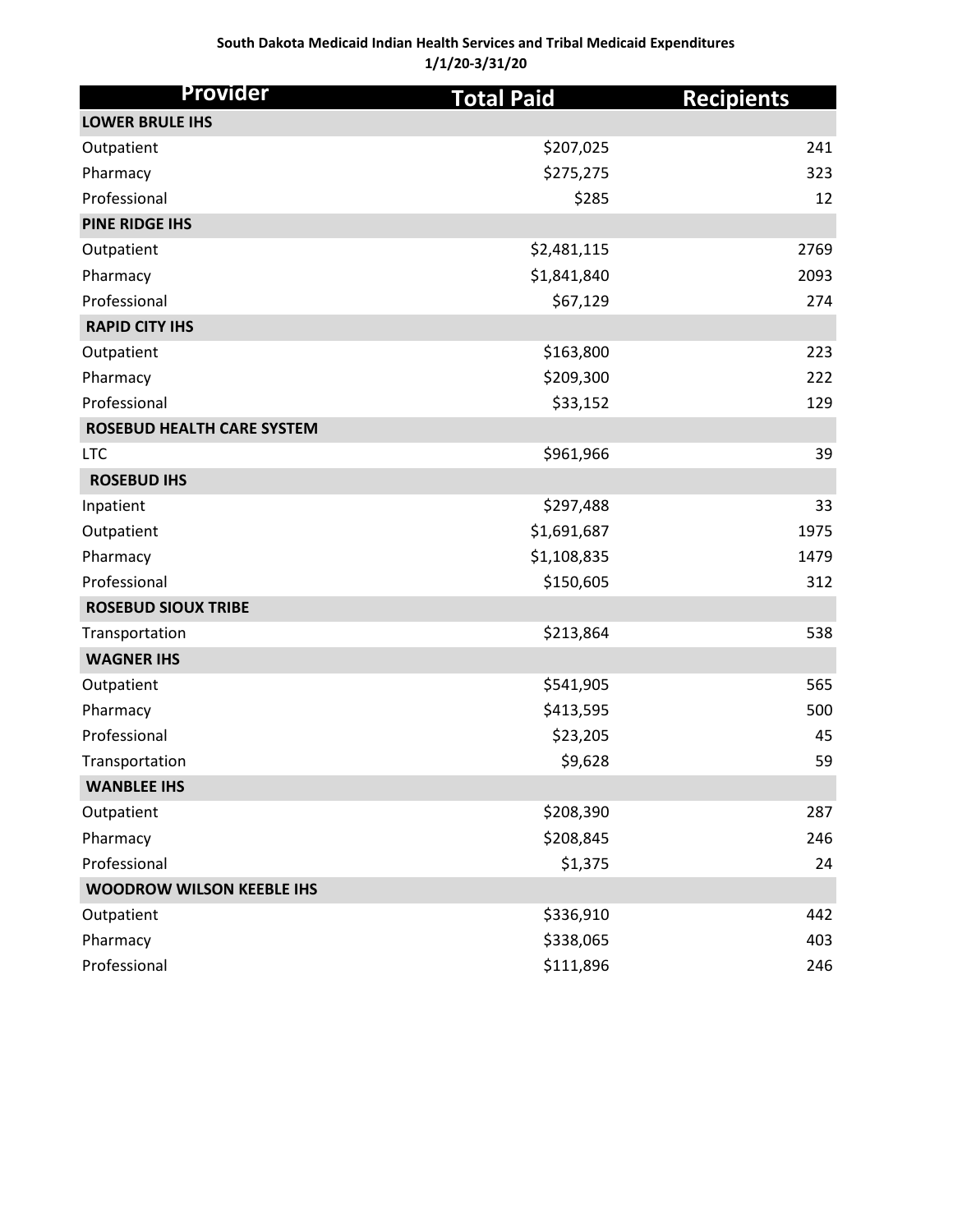# **Medicaid Non-Emergency Medical Transportation (NEMT) Expenditures 01/01/2020 - 03/31/2020 As Of 04/01/2020**

| <b>Total Paid</b><br># of Recipients<br><b>Name of Provider</b><br>City<br><b>EAGLE BUTTE</b><br><b>CHEYENNE RIVER SUPPORT SERVICES</b><br>\$11,140.30<br>106<br>$\Omega$<br>\$0.00<br><b>TAKINI SCHOOL</b><br><b>HOWES</b><br>106<br><b>Tribal Totals</b><br>\$11,140.30<br><b>Crow Creek Sioux Tribe</b><br>** Total Paid<br># of Recipients<br><b>Name of Provider</b><br>City<br><b>CROW CREEK TRIBAL HEALTH</b><br>FT THOMPSON<br>\$0.00<br>\$0.00<br>0<br>CROW CREEK SIOUX TRIBE - FINANCE OFFICE<br>FT THOMPSON<br>0<br>CROW CREEK DISTRICT BUSINESS COMMITTEE<br>\$0.00<br>PUKWANA<br>\$0.00<br>0<br><b>Tribal Totals</b><br><b>Lower Brule Sioux Tribe</b><br>$***$<br><b>Total Paid</b><br># of Recipients<br><b>Name of Provider</b><br>City<br><b>LOWER BRULE</b><br>\$0.00<br><b>OKIYA FUND</b><br>0<br>$\Omega$<br>\$0.00<br><b>Tribal Totals</b><br><b>Oglala Sioux Tribe</b><br># of Recipients<br><b>Name of Provider</b><br><b>Total Paid</b><br>City<br><b>ALLEN</b><br><b>PASS CREEK DISTRICT</b><br>\$0.00<br>0<br>\$0.00<br>0<br>OGLALA LAKOTA COUNTY SCHOOL DISTRICT<br><b>BATESLAND</b><br>LAST CHILD SUNDANCE ASSN.<br>\$0.00<br>0<br>KYLE<br>\$6,521.60<br>37<br><b>KYLE</b><br>MEDICINE ROOT DISTRICT<br>\$2,705.80<br>19<br><b>WOUNDED KNEE DISTRICT</b><br><b>MANDERSON</b><br>$\Omega$<br>WOUNDED KNEE DISTRICT SCHOOL<br>\$0.00<br><b>MANDERSON</b><br>\$4,583.93<br>LACREEK DISTRICT CAP OFFICE<br><b>MARTIN</b><br>24<br>\$0.00<br>$\mathbf{1}$<br>LONEMAN SCHOOL<br><b>OGLALA</b><br>16<br>\$2,223.70<br>OGLALA DISTRICT SERVICE CENTER<br><b>OGLALA</b><br>$\mathbf 0$<br>LAKOTA OYATE WAKANYEJA OWICAKIYAPI<br>\$0.00<br>PINE RIDGE<br>OGLALA SIOUX TRIBE<br>PINE RIDGE<br>\$31,901.09<br>222<br>0<br>\$0.00<br>OGLALA SIOUX TRIBE - HEALTH ADMIN<br>PINE RIDGE<br>OST CSBG<br>PINE RIDGE<br>\$0.00<br>0<br>PINE RIDGE VILLAGE DISTRICT<br>\$180.00<br>$\mathbf 0$<br>PINE RIDGE<br>WAKPAMNI DISTRICT SERVICE CENTER<br>\$1,986.66<br>31<br>PINE RIDGE<br>\$0.00<br>0<br>OGLALA SIOUX TRIBE - ENERGY & HOUSING<br>PINE RIDGE<br>PORCUPINE DISTRICT<br><b>PORCUPINE</b><br>\$2,303.50<br>25<br>PORCUPINE SCHOOL<br>\$0.00<br>0<br><b>PORCUPINE</b><br>\$0.00<br>0<br>CRAZY HORSE SPEC ED DEPT<br>WANBLEE<br>0<br>\$0.00<br><b>EAGLE NEST DISTRICT</b><br>WANBLEE<br>\$0.00<br>HORSE CREEK COMMUNITY<br><b>WHITE RIVER</b><br>0<br>\$0.00<br>WOUNDED KNEE COMMUNITY<br><b>WOUNDED KNEE</b><br>0 | <b>Cheyenne River Sioux Tribe</b> |  |
|-----------------------------------------------------------------------------------------------------------------------------------------------------------------------------------------------------------------------------------------------------------------------------------------------------------------------------------------------------------------------------------------------------------------------------------------------------------------------------------------------------------------------------------------------------------------------------------------------------------------------------------------------------------------------------------------------------------------------------------------------------------------------------------------------------------------------------------------------------------------------------------------------------------------------------------------------------------------------------------------------------------------------------------------------------------------------------------------------------------------------------------------------------------------------------------------------------------------------------------------------------------------------------------------------------------------------------------------------------------------------------------------------------------------------------------------------------------------------------------------------------------------------------------------------------------------------------------------------------------------------------------------------------------------------------------------------------------------------------------------------------------------------------------------------------------------------------------------------------------------------------------------------------------------------------------------------------------------------------------------------------------------------------------------------------------------------------------------------------------------------------------------------------------------------------------------------------------------------------------------------------------------------------------------------------------------------------------------------------------------------------------------------------------------------------------|-----------------------------------|--|
|                                                                                                                                                                                                                                                                                                                                                                                                                                                                                                                                                                                                                                                                                                                                                                                                                                                                                                                                                                                                                                                                                                                                                                                                                                                                                                                                                                                                                                                                                                                                                                                                                                                                                                                                                                                                                                                                                                                                                                                                                                                                                                                                                                                                                                                                                                                                                                                                                                   |                                   |  |
|                                                                                                                                                                                                                                                                                                                                                                                                                                                                                                                                                                                                                                                                                                                                                                                                                                                                                                                                                                                                                                                                                                                                                                                                                                                                                                                                                                                                                                                                                                                                                                                                                                                                                                                                                                                                                                                                                                                                                                                                                                                                                                                                                                                                                                                                                                                                                                                                                                   |                                   |  |
|                                                                                                                                                                                                                                                                                                                                                                                                                                                                                                                                                                                                                                                                                                                                                                                                                                                                                                                                                                                                                                                                                                                                                                                                                                                                                                                                                                                                                                                                                                                                                                                                                                                                                                                                                                                                                                                                                                                                                                                                                                                                                                                                                                                                                                                                                                                                                                                                                                   |                                   |  |
|                                                                                                                                                                                                                                                                                                                                                                                                                                                                                                                                                                                                                                                                                                                                                                                                                                                                                                                                                                                                                                                                                                                                                                                                                                                                                                                                                                                                                                                                                                                                                                                                                                                                                                                                                                                                                                                                                                                                                                                                                                                                                                                                                                                                                                                                                                                                                                                                                                   |                                   |  |
|                                                                                                                                                                                                                                                                                                                                                                                                                                                                                                                                                                                                                                                                                                                                                                                                                                                                                                                                                                                                                                                                                                                                                                                                                                                                                                                                                                                                                                                                                                                                                                                                                                                                                                                                                                                                                                                                                                                                                                                                                                                                                                                                                                                                                                                                                                                                                                                                                                   |                                   |  |
|                                                                                                                                                                                                                                                                                                                                                                                                                                                                                                                                                                                                                                                                                                                                                                                                                                                                                                                                                                                                                                                                                                                                                                                                                                                                                                                                                                                                                                                                                                                                                                                                                                                                                                                                                                                                                                                                                                                                                                                                                                                                                                                                                                                                                                                                                                                                                                                                                                   |                                   |  |
|                                                                                                                                                                                                                                                                                                                                                                                                                                                                                                                                                                                                                                                                                                                                                                                                                                                                                                                                                                                                                                                                                                                                                                                                                                                                                                                                                                                                                                                                                                                                                                                                                                                                                                                                                                                                                                                                                                                                                                                                                                                                                                                                                                                                                                                                                                                                                                                                                                   |                                   |  |
|                                                                                                                                                                                                                                                                                                                                                                                                                                                                                                                                                                                                                                                                                                                                                                                                                                                                                                                                                                                                                                                                                                                                                                                                                                                                                                                                                                                                                                                                                                                                                                                                                                                                                                                                                                                                                                                                                                                                                                                                                                                                                                                                                                                                                                                                                                                                                                                                                                   |                                   |  |
|                                                                                                                                                                                                                                                                                                                                                                                                                                                                                                                                                                                                                                                                                                                                                                                                                                                                                                                                                                                                                                                                                                                                                                                                                                                                                                                                                                                                                                                                                                                                                                                                                                                                                                                                                                                                                                                                                                                                                                                                                                                                                                                                                                                                                                                                                                                                                                                                                                   |                                   |  |
|                                                                                                                                                                                                                                                                                                                                                                                                                                                                                                                                                                                                                                                                                                                                                                                                                                                                                                                                                                                                                                                                                                                                                                                                                                                                                                                                                                                                                                                                                                                                                                                                                                                                                                                                                                                                                                                                                                                                                                                                                                                                                                                                                                                                                                                                                                                                                                                                                                   |                                   |  |
|                                                                                                                                                                                                                                                                                                                                                                                                                                                                                                                                                                                                                                                                                                                                                                                                                                                                                                                                                                                                                                                                                                                                                                                                                                                                                                                                                                                                                                                                                                                                                                                                                                                                                                                                                                                                                                                                                                                                                                                                                                                                                                                                                                                                                                                                                                                                                                                                                                   |                                   |  |
|                                                                                                                                                                                                                                                                                                                                                                                                                                                                                                                                                                                                                                                                                                                                                                                                                                                                                                                                                                                                                                                                                                                                                                                                                                                                                                                                                                                                                                                                                                                                                                                                                                                                                                                                                                                                                                                                                                                                                                                                                                                                                                                                                                                                                                                                                                                                                                                                                                   |                                   |  |
|                                                                                                                                                                                                                                                                                                                                                                                                                                                                                                                                                                                                                                                                                                                                                                                                                                                                                                                                                                                                                                                                                                                                                                                                                                                                                                                                                                                                                                                                                                                                                                                                                                                                                                                                                                                                                                                                                                                                                                                                                                                                                                                                                                                                                                                                                                                                                                                                                                   |                                   |  |
|                                                                                                                                                                                                                                                                                                                                                                                                                                                                                                                                                                                                                                                                                                                                                                                                                                                                                                                                                                                                                                                                                                                                                                                                                                                                                                                                                                                                                                                                                                                                                                                                                                                                                                                                                                                                                                                                                                                                                                                                                                                                                                                                                                                                                                                                                                                                                                                                                                   |                                   |  |
|                                                                                                                                                                                                                                                                                                                                                                                                                                                                                                                                                                                                                                                                                                                                                                                                                                                                                                                                                                                                                                                                                                                                                                                                                                                                                                                                                                                                                                                                                                                                                                                                                                                                                                                                                                                                                                                                                                                                                                                                                                                                                                                                                                                                                                                                                                                                                                                                                                   |                                   |  |
|                                                                                                                                                                                                                                                                                                                                                                                                                                                                                                                                                                                                                                                                                                                                                                                                                                                                                                                                                                                                                                                                                                                                                                                                                                                                                                                                                                                                                                                                                                                                                                                                                                                                                                                                                                                                                                                                                                                                                                                                                                                                                                                                                                                                                                                                                                                                                                                                                                   |                                   |  |
|                                                                                                                                                                                                                                                                                                                                                                                                                                                                                                                                                                                                                                                                                                                                                                                                                                                                                                                                                                                                                                                                                                                                                                                                                                                                                                                                                                                                                                                                                                                                                                                                                                                                                                                                                                                                                                                                                                                                                                                                                                                                                                                                                                                                                                                                                                                                                                                                                                   |                                   |  |
|                                                                                                                                                                                                                                                                                                                                                                                                                                                                                                                                                                                                                                                                                                                                                                                                                                                                                                                                                                                                                                                                                                                                                                                                                                                                                                                                                                                                                                                                                                                                                                                                                                                                                                                                                                                                                                                                                                                                                                                                                                                                                                                                                                                                                                                                                                                                                                                                                                   |                                   |  |
|                                                                                                                                                                                                                                                                                                                                                                                                                                                                                                                                                                                                                                                                                                                                                                                                                                                                                                                                                                                                                                                                                                                                                                                                                                                                                                                                                                                                                                                                                                                                                                                                                                                                                                                                                                                                                                                                                                                                                                                                                                                                                                                                                                                                                                                                                                                                                                                                                                   |                                   |  |
|                                                                                                                                                                                                                                                                                                                                                                                                                                                                                                                                                                                                                                                                                                                                                                                                                                                                                                                                                                                                                                                                                                                                                                                                                                                                                                                                                                                                                                                                                                                                                                                                                                                                                                                                                                                                                                                                                                                                                                                                                                                                                                                                                                                                                                                                                                                                                                                                                                   |                                   |  |
|                                                                                                                                                                                                                                                                                                                                                                                                                                                                                                                                                                                                                                                                                                                                                                                                                                                                                                                                                                                                                                                                                                                                                                                                                                                                                                                                                                                                                                                                                                                                                                                                                                                                                                                                                                                                                                                                                                                                                                                                                                                                                                                                                                                                                                                                                                                                                                                                                                   |                                   |  |
|                                                                                                                                                                                                                                                                                                                                                                                                                                                                                                                                                                                                                                                                                                                                                                                                                                                                                                                                                                                                                                                                                                                                                                                                                                                                                                                                                                                                                                                                                                                                                                                                                                                                                                                                                                                                                                                                                                                                                                                                                                                                                                                                                                                                                                                                                                                                                                                                                                   |                                   |  |
|                                                                                                                                                                                                                                                                                                                                                                                                                                                                                                                                                                                                                                                                                                                                                                                                                                                                                                                                                                                                                                                                                                                                                                                                                                                                                                                                                                                                                                                                                                                                                                                                                                                                                                                                                                                                                                                                                                                                                                                                                                                                                                                                                                                                                                                                                                                                                                                                                                   |                                   |  |
|                                                                                                                                                                                                                                                                                                                                                                                                                                                                                                                                                                                                                                                                                                                                                                                                                                                                                                                                                                                                                                                                                                                                                                                                                                                                                                                                                                                                                                                                                                                                                                                                                                                                                                                                                                                                                                                                                                                                                                                                                                                                                                                                                                                                                                                                                                                                                                                                                                   |                                   |  |
|                                                                                                                                                                                                                                                                                                                                                                                                                                                                                                                                                                                                                                                                                                                                                                                                                                                                                                                                                                                                                                                                                                                                                                                                                                                                                                                                                                                                                                                                                                                                                                                                                                                                                                                                                                                                                                                                                                                                                                                                                                                                                                                                                                                                                                                                                                                                                                                                                                   |                                   |  |
|                                                                                                                                                                                                                                                                                                                                                                                                                                                                                                                                                                                                                                                                                                                                                                                                                                                                                                                                                                                                                                                                                                                                                                                                                                                                                                                                                                                                                                                                                                                                                                                                                                                                                                                                                                                                                                                                                                                                                                                                                                                                                                                                                                                                                                                                                                                                                                                                                                   |                                   |  |
|                                                                                                                                                                                                                                                                                                                                                                                                                                                                                                                                                                                                                                                                                                                                                                                                                                                                                                                                                                                                                                                                                                                                                                                                                                                                                                                                                                                                                                                                                                                                                                                                                                                                                                                                                                                                                                                                                                                                                                                                                                                                                                                                                                                                                                                                                                                                                                                                                                   |                                   |  |
|                                                                                                                                                                                                                                                                                                                                                                                                                                                                                                                                                                                                                                                                                                                                                                                                                                                                                                                                                                                                                                                                                                                                                                                                                                                                                                                                                                                                                                                                                                                                                                                                                                                                                                                                                                                                                                                                                                                                                                                                                                                                                                                                                                                                                                                                                                                                                                                                                                   |                                   |  |
|                                                                                                                                                                                                                                                                                                                                                                                                                                                                                                                                                                                                                                                                                                                                                                                                                                                                                                                                                                                                                                                                                                                                                                                                                                                                                                                                                                                                                                                                                                                                                                                                                                                                                                                                                                                                                                                                                                                                                                                                                                                                                                                                                                                                                                                                                                                                                                                                                                   |                                   |  |
|                                                                                                                                                                                                                                                                                                                                                                                                                                                                                                                                                                                                                                                                                                                                                                                                                                                                                                                                                                                                                                                                                                                                                                                                                                                                                                                                                                                                                                                                                                                                                                                                                                                                                                                                                                                                                                                                                                                                                                                                                                                                                                                                                                                                                                                                                                                                                                                                                                   |                                   |  |
|                                                                                                                                                                                                                                                                                                                                                                                                                                                                                                                                                                                                                                                                                                                                                                                                                                                                                                                                                                                                                                                                                                                                                                                                                                                                                                                                                                                                                                                                                                                                                                                                                                                                                                                                                                                                                                                                                                                                                                                                                                                                                                                                                                                                                                                                                                                                                                                                                                   |                                   |  |
|                                                                                                                                                                                                                                                                                                                                                                                                                                                                                                                                                                                                                                                                                                                                                                                                                                                                                                                                                                                                                                                                                                                                                                                                                                                                                                                                                                                                                                                                                                                                                                                                                                                                                                                                                                                                                                                                                                                                                                                                                                                                                                                                                                                                                                                                                                                                                                                                                                   |                                   |  |
|                                                                                                                                                                                                                                                                                                                                                                                                                                                                                                                                                                                                                                                                                                                                                                                                                                                                                                                                                                                                                                                                                                                                                                                                                                                                                                                                                                                                                                                                                                                                                                                                                                                                                                                                                                                                                                                                                                                                                                                                                                                                                                                                                                                                                                                                                                                                                                                                                                   |                                   |  |
|                                                                                                                                                                                                                                                                                                                                                                                                                                                                                                                                                                                                                                                                                                                                                                                                                                                                                                                                                                                                                                                                                                                                                                                                                                                                                                                                                                                                                                                                                                                                                                                                                                                                                                                                                                                                                                                                                                                                                                                                                                                                                                                                                                                                                                                                                                                                                                                                                                   |                                   |  |
|                                                                                                                                                                                                                                                                                                                                                                                                                                                                                                                                                                                                                                                                                                                                                                                                                                                                                                                                                                                                                                                                                                                                                                                                                                                                                                                                                                                                                                                                                                                                                                                                                                                                                                                                                                                                                                                                                                                                                                                                                                                                                                                                                                                                                                                                                                                                                                                                                                   |                                   |  |
|                                                                                                                                                                                                                                                                                                                                                                                                                                                                                                                                                                                                                                                                                                                                                                                                                                                                                                                                                                                                                                                                                                                                                                                                                                                                                                                                                                                                                                                                                                                                                                                                                                                                                                                                                                                                                                                                                                                                                                                                                                                                                                                                                                                                                                                                                                                                                                                                                                   |                                   |  |
|                                                                                                                                                                                                                                                                                                                                                                                                                                                                                                                                                                                                                                                                                                                                                                                                                                                                                                                                                                                                                                                                                                                                                                                                                                                                                                                                                                                                                                                                                                                                                                                                                                                                                                                                                                                                                                                                                                                                                                                                                                                                                                                                                                                                                                                                                                                                                                                                                                   |                                   |  |
|                                                                                                                                                                                                                                                                                                                                                                                                                                                                                                                                                                                                                                                                                                                                                                                                                                                                                                                                                                                                                                                                                                                                                                                                                                                                                                                                                                                                                                                                                                                                                                                                                                                                                                                                                                                                                                                                                                                                                                                                                                                                                                                                                                                                                                                                                                                                                                                                                                   |                                   |  |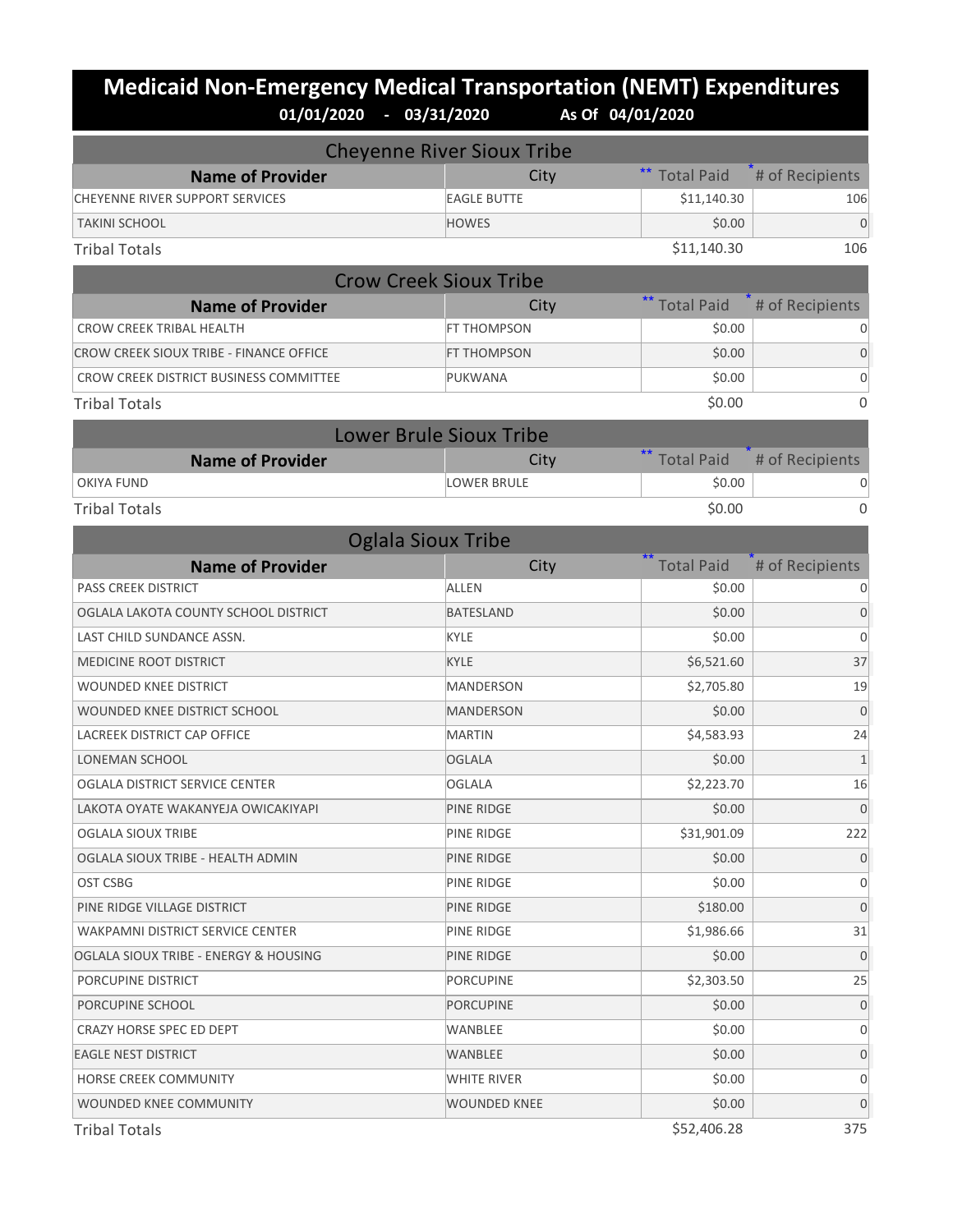# **Medicaid Non-Emergency Medical Transportation (NEMT) Expenditures**<br>01/01/2020 - 03/31/2020 As of 04/01/2020 **01/01/2020 - 03/31/2020 As Of 04/01/2020**

| <b>Rosebud Sioux Tribe</b>                 |                   |                            |                 |
|--------------------------------------------|-------------------|----------------------------|-----------------|
| <b>Name of Provider</b>                    | City              | $***$<br><b>Total Paid</b> | # of Recipients |
| <b>ANTELOPE COMMUNITY</b>                  | <b>MISSION</b>    | \$0.00                     | 2               |
| SGU TIWAHE GLU KINI PI                     | <b>MISSION</b>    | \$0.00                     | 0               |
| SICANGU CHILD AND FAMILY SERVICES          | <b>MISSION</b>    | \$0.00                     | $\Omega$        |
| SINTE GLESKA UNIVERSITY TIWAHE GLU KINI PI | <b>MISSION</b>    | \$0.00                     | 0               |
| SPOTTED TAIL CHILDREN'S HOME               | <b>MISSION</b>    | \$0.00                     | 0               |
| <b>BLACK PIPE COMMUNITY</b>                | <b>NORRIS</b>     | \$0.00                     | $\Omega$        |
| PARMELEE COMMUNITY                         | <b>PARMELEE</b>   | \$0.00                     | $\Omega$        |
| ROSEBUD SIOUX TRIBE - COMMUNITY SERVICES   | <b>ROSEBUD</b>    | \$12,484.96                | 147             |
| ROSEBUD SIOUX TRIBE - EDUCATION DEPT       | <b>ROSEBUD</b>    | \$3,795.80                 | 21              |
| ROSEBUD SIOUX TRIBE HEAD START PROGRAM     | <b>ROSEBUD</b>    | \$0.00                     | $\Omega$        |
| SINTE GLESKA OYATE TRANSPORTATION          | <b>ROSEBUD</b>    | \$0.00                     | $\Omega$        |
| SAINT FRANCIS INDIAN SCHOOL                | <b>ST FRANCIS</b> | \$0.00                     | $\Omega$        |
| <b>Tribal Totals</b>                       |                   | \$16,280.76                | 170             |

| <b>Sisseton Wahpeton Oyate</b> |                       |                           |                 |  |
|--------------------------------|-----------------------|---------------------------|-----------------|--|
| <b>Name of Provider</b>        | City                  | $**$<br><b>Total Paid</b> | # of Recipients |  |
| <b>BIG COULEE DISTRICT</b>     | <b>AGENCY VILLAGE</b> | \$0.00                    |                 |  |
| <b>BUFFALO LAKE DISTRICT</b>   | <b>AGENCY VILLAGE</b> | \$0.00                    | 0               |  |
| EARLY CHILDHOOD INTERVENTION   | <b>AGENCY VILLAGE</b> | \$0.00                    | 0               |  |
| <b>OLD AGENCY DISTRICT</b>     | <b>AGENCY VILLAGE</b> | \$0.00                    | 0               |  |
| SWO ELDERLY AFFAIRS PROGRAM    | <b>AGENCY VILLAGE</b> | \$0.00                    | 0               |  |
| <b>LAKE TRAVERSE DISTRICT</b>  | <b>SISSETON</b>       | \$0.00                    | $\Omega$        |  |
| <b>Tribal Totals</b>           |                       | \$0.00                    | $\Omega$        |  |

| <b>Standing Rock Sioux Tribe</b>           |                   |                            |                 |
|--------------------------------------------|-------------------|----------------------------|-----------------|
| <b>Name of Provider</b>                    | City              | $***$<br><b>Total Paid</b> | # of Recipients |
| <b>BEAR SOLDIER DISTRICT</b>               |                   | \$0.00                     |                 |
| ROCK CREEK GRANT SCHOOL                    | <b>BULLHEAD</b>   | \$0.00                     |                 |
| STANDING ROCK EARLY CHILDHOOD              | <b>FORT YATES</b> | \$0.00                     | $\Omega$        |
| STANDING ROCK SIOUX TRIBE - 0-5 HEAD START | <b>FT YATES</b>   | \$0.00                     | 9               |
| STANDING ROCK SIOUX TRIBE - HEALTH         | <b>FT YATES</b>   | \$0.00                     | $\Omega$        |
| <b>Tribal Totals</b>                       |                   | \$0.00                     | 9               |

| <b>Yankton Sioux tribe</b>      |               |                          |                 |
|---------------------------------|---------------|--------------------------|-----------------|
| <b>Name of Provider</b>         | City          | $*$<br><b>Total Paid</b> | # of Recipients |
| <b>ST PAUL'S CHURCH</b>         | <b>MARTY</b>  | \$0.00                   |                 |
| SOUTH CENTRAL CHILD DEVELOPMENT | <b>WAGNER</b> | \$0.00                   | $\Omega$        |
| YANKTON SIOUX TRIBE             | <b>WAGNER</b> | \$0.00                   | 0               |
| YANKTON SIOUX TRIBE             | <b>WAGNER</b> | \$0.00                   | $\Omega$        |
| <b>Tribal Totals</b>            |               | \$0.00                   | 0               |